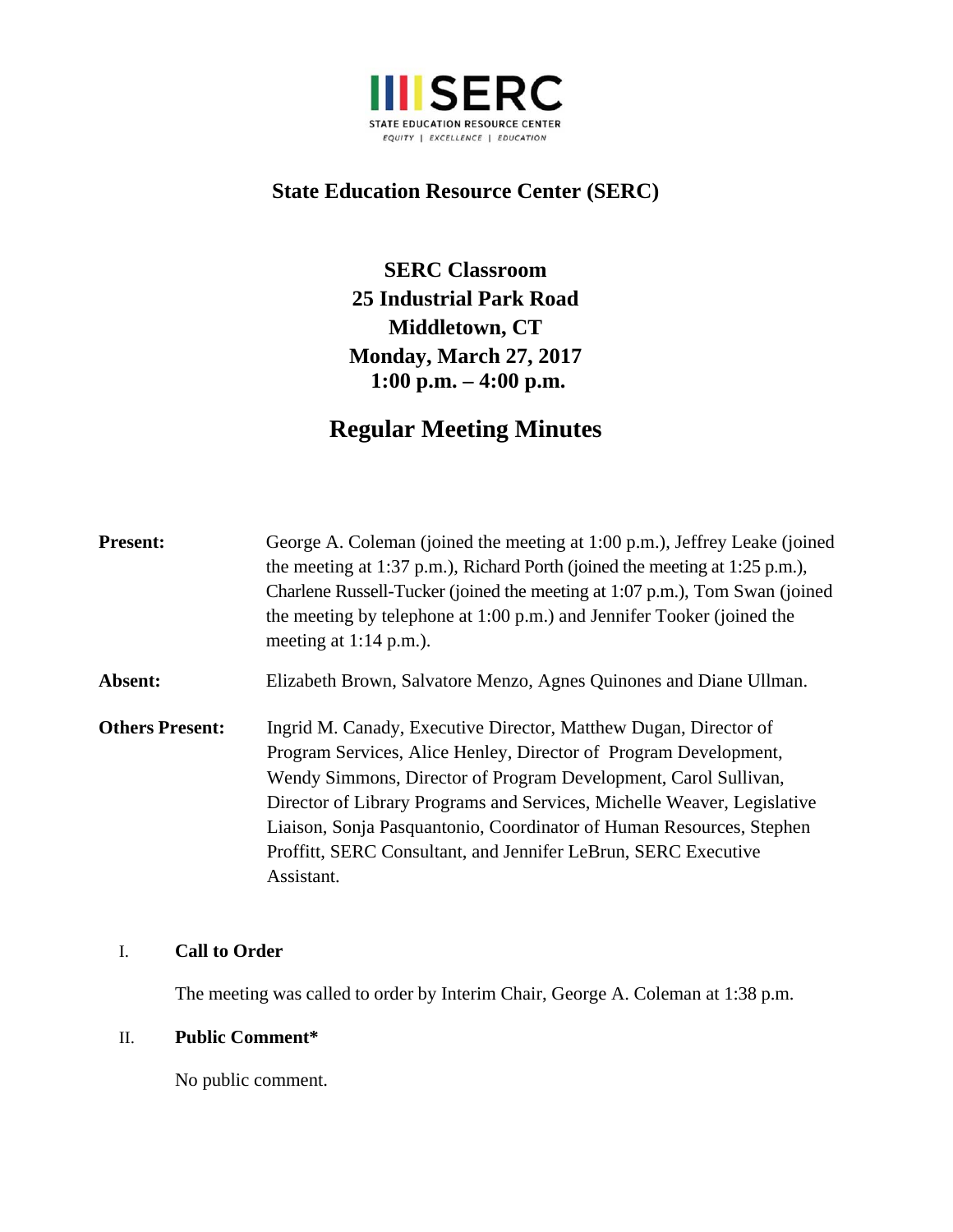#### III. **Approval of Draft Minutes of the February 27, 2017 Regular Board Meeting**

#### **"Motion to approve minutes from the February 27, 2017 Regular Board Meeting."**

Motion: Ms. Russell-Tucker Second: Mr. Porth

Vote on Motion: In favor: 6 (Coleman, Leake, Porth, Russell-Tucker, Swan and Tooker) Opposed: 0 Abstained: 0

#### IV. **Mr. Coleman proposed a motion to go out of order on the agenda.**

#### **"Motion to approve reorder of agenda items"**

Motion: Mr. Porth Second: Ms. Tooker

Vote on Motion: In favor: 6 (Coleman, Leake, Porth, Russell-Tucker, Swan and Tooker) Opposed: 0 Abstained: 0

V. **Updates from Ingrid M. Canady, Executive Director, SERC**  a. Program Update

> Stephen Proffitt, SERC Consultant, shared information on SERC's work with the Connecticut State Department of Education (CSDE) on the topic of SLD/Dyslexia. Mr. Proffitt provided information on the history of the collaboration and the current methods of training that are offered. These methods include webinars and statewide sessions. Mr. Proffitt provided specific attendance numbers and position statistics of each webinar. SERC will work with CSDE on the revision of the LD Guidelines. SERC is also currently collaborating with the Connecticut Parent Advocacy Center (CPAC) to provide additional training on the topic.

There was general discussion.

#### VI. **Executive Session**

a. SERC's Operational Budget

# **"Motion to enter into Executive Session for the Purpose of Discussing SERC's Operational Budget."**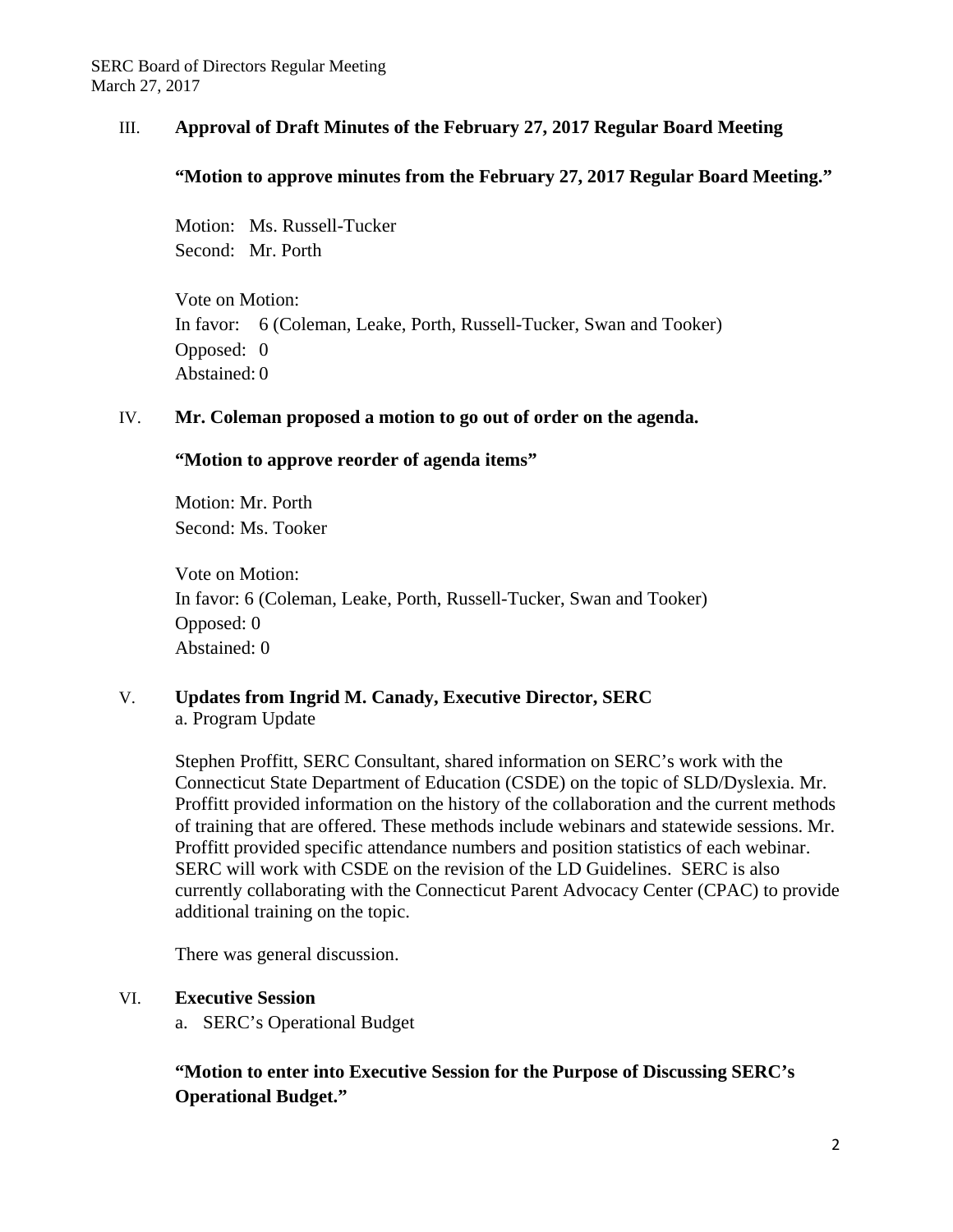SERC Board of Directors Regular Meeting March 27, 2017

> Motion: Mr. Leake Second: Ms. Tooker

Vote on Motion: In favor: 6 (Coleman, Leake, Porth, Russell-Tucker, Swan and Tooker) Opposed: 0 Abstained: 0

The Board voted unanimously to enter into Executive Session at 2:03 p.m. and adjourned Executive Session at 3:10 p.m. with no motions or actions taken.

Present were Board Members Mr. Coleman, Mr. Leake, Mr. Porth, Ms. Russell-Tucker, Mr. Swan and Ms. Tooker. Also present for all of executive session was SERC Executive Director, Ingrid M. Canady.

### VII. **Updates from George Coleman, Interim Chair**  a. OPM Meeting

Mr. Coleman shared information from the meeting with the Office of Policy Management (OPM) held on March 2, 2017. George Coleman, Elizabeth Brown, Ingrid M. Canady and Kathleen Demsey, Chief Financial Officer, CSDE, were in attendance with Deputy Secretary Weisselberg of OPM. This meeting was scheduled to discuss SERC's current lease at 25 Industrial Park Road, Middletown, CT and the status of SERC's future move. As a result of the meeting, Ms. Canady was given permission to discuss and search for rental/lease property. Ms. Canady has a scheduled phone meeting with Mr. Paul Hinsch, Policy Director of Asset Management, OPM, to discuss specific details.

There was general discussion.

#### VIII. **Updates from Ingrid M. Canady, Executive Director, SERC**

b. Fiscal Operations Update

i. Budget

Ms. Canady shared that SERC's part-time temporary fiscal staff has resigned. SERC is currently advertising the position and hopes to fill the vacancy as soon as possible.

Ms. Canady provided and reviewed the Statement of Expenditures budget sheet with board members.

There was general discussion.

c. SERC's Location Update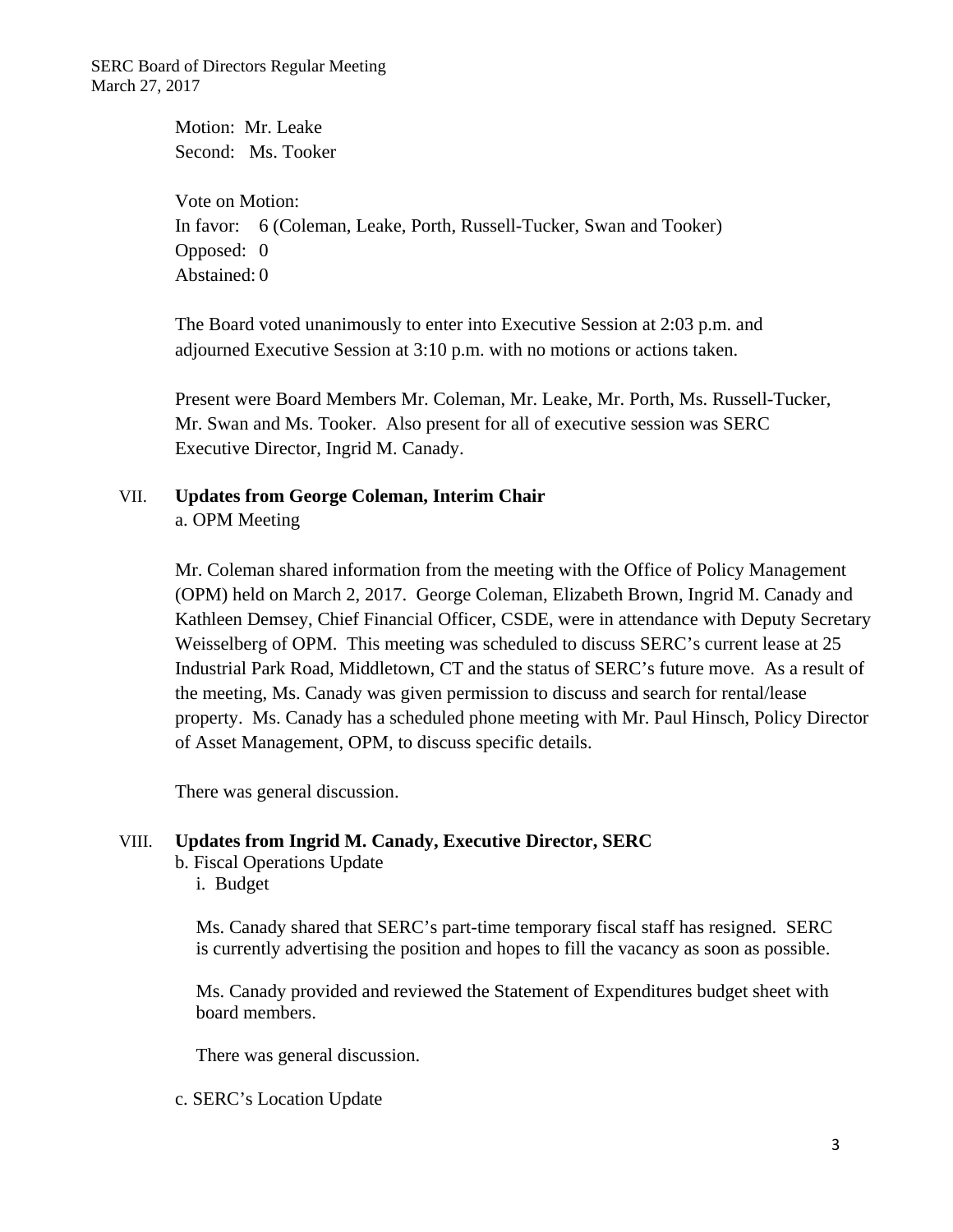Ms. Canady provided information regarding SERC's teleworkers. All teleworkers have completed appropriate paperwork and have begun to clear out their desks at SERC. This will allow for additional space to accommodate the SERC Library. SERC is currently working with agencies to assist with the move from 25 Industrial Park Road.

There was general discussion.

d. Future Meeting Dates

All future meeting dates were disseminated to Board Members.

e. Committee Bill No. 356

Ms. Canady discussed Committee Bill No. 356 that is co-sponsored by Senator Fasano and Representative Fishbein. The Public Hearing was held on February 15, 2017. The bill was written to increase the oversight and transparency of quasi-public agencies. Ms. Canady stated that the information is brief right now, but that she will continue to watch the progress closely. SERC will prepare testimony.

Mr. Coleman expressed to Ms. Canady that she has the full support of the Board of Directors to provide written testimony as to the implication of this bill to SERC's operation.

There was general discussion.

#### IX. **Items for Discussion**

a. Auditor's Report: Finance Committee

Jennifer Tooker shared that the SERC Audit was completed on February 7, 2017. Overall, SERC did well. There was a specific request for further information around grant money and the process for handling these funds.

Conversation ensued on the topic of SERC's pension liability.-Connecticut State Teachers' Retirement Plan. Mr. Porth asked that this topic be revisited at a future meeting and additional information be provided to members.

The auditor provided SERC with a list of suggestions to enhance current fiscal and finance internal control.. Ms. Canady informed Board Members that work has already began on all suggestions. SERC and the SERC Finance Committee will provide to the full board a written with timelines that plan to address all areas suggested by the auditor. Updates on the plan will be provided at the June 26, 2017 SERC Board of Directors Regular Meeting.

There was general discussion.